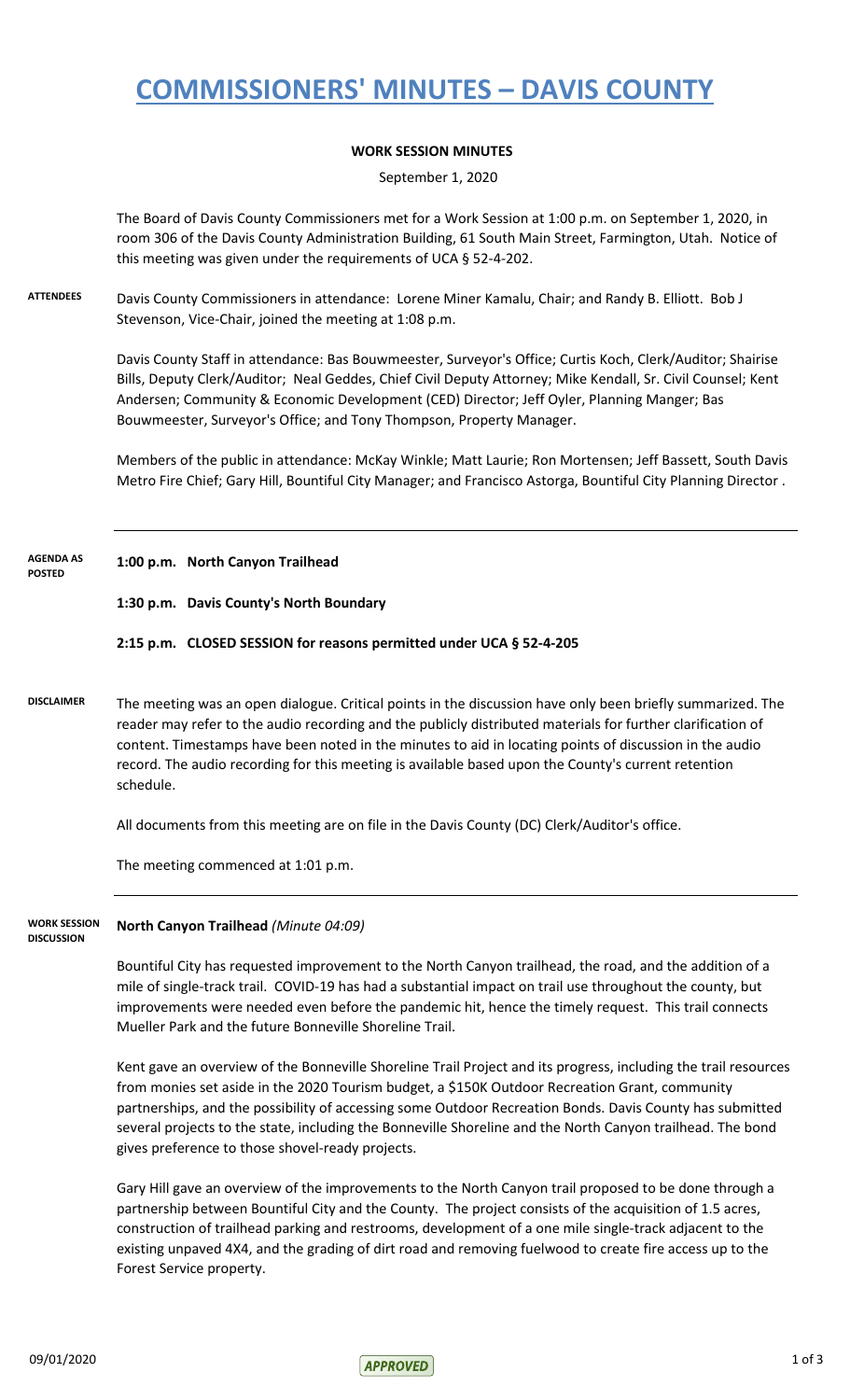# **COMMISSIONERS' MINUTES – DAVIS COUNTY**

Currently, the North Canyon trail dead ends. It was initially supposed to be a part of a subdivision that never materialized and won't ever.

The total cost of the project is \$935,800. The breakdown is \$500,000 for property acquisition, \$290,000 for trailhead construction, \$75,000 for single-track construction, and \$70,800 for dirt road improvements. It was requested the County contribute \$680,000 and Bountiful City match funds of 29 percent or \$255,000. Some conceptual designs were shown and discussed. Chief Bassett explained how necessary the project is for public safety.

The first step will be property acquisition, followed by constructing the single-track trail using City funds. Next would be building the parking area and restrooms, which could be done in phases. The trail committee is ready to go, and ideally, the project will begin in the spring of 2021.

**NEXT STEPS** All three Commissioners support the project and will meet individually with the Community & Economic Development department to identify resources that can be used toward the acquisition right away. Another Work Session will likely follow. *(See Attachments A1-A14)*

### **Davis County's (DC) North Boundary** *(Minute 43:33)*

A while back, Weber County (WC) invited Davis County to attend one of their Work Sessions to discuss issues relating to Davis County's north boundary line. One of which is a plan to develop some land located in South Weber City. The majority of this property lies within Davis County, but a piece of it extends into Uintah City in Weber County, creating a conflict.

The property lines were surveyed and recorded in 1894 and went along the Weber River through the center of the channel. Since then, a few areas were realigned due to construction along Interstate 84. A more recent survey was performed independently, by Weber County, in 2002. The Davis County Surveyor asked them how it fit in with the properties, and he was told it fit well with no problems, but that has proven not to be the case. The DC Surveyor addressed the matter in a written statement and said his signature was used on the face of Weber County's survey, but he performed none of the work. He stated the original survey is correct and that Davis County disagrees with the Weber County Surveyor's retracement of the ancient Weber River as the common boundary.

State laws have been enacted, giving guidance to counties on disputed boundaries. The current UCA§ 17-50- 204(1) reads: If a dispute or uncertainty arises as to the true location of a county boundary described in this part, the surveyors of each county whose boundary is the subject of the dispute or uncertainty may determine true location. Davis County has never previously had a conflict of its northern boundary line. Weber County is planning to present a draft resolution for a proposed boundary adjustment.

Mike Kendall offered some solutions to resolve the issue. He favors moving forward with the joint resolution with Weber County, including a joint public hearing. This action would meet the immediate need to resolve the property dispute. The Commissioners agreed. Mike said that there needs to be more permanent action taken to resolve any long-term issues and asked the Commission to commit to resolving the boundary lines. The Commission is committed to a global resolution.

**NEXT STEPS** Mike will craft a motion to modify the property lines for the Commission to adopt. The Commission will take part in noticing and holding a joint hearing with Weber County, and follow the law and any provisions for clarifying those boundary changes with the Lt. Governor's office. This action will resolve the property dispute short-term. Additionally, the Commission will provide staff guidance on creating a global resolution with Weber County on the remaining disputed boundary lines created by the 2002 survey. *(See Attachments B1-B14, C, D, E, and F1-F3)*

#### **CLOSED SESSION CLOSED SESSION for reasons permitted under Utah Code Annotated § 52-4-205** *(1:38:19)*

For reasons permitted under UCA §52-4-205, Commissioner Elliott moved to go into closed session, Commissioner Kamalu seconded the motion, and all voted aye.